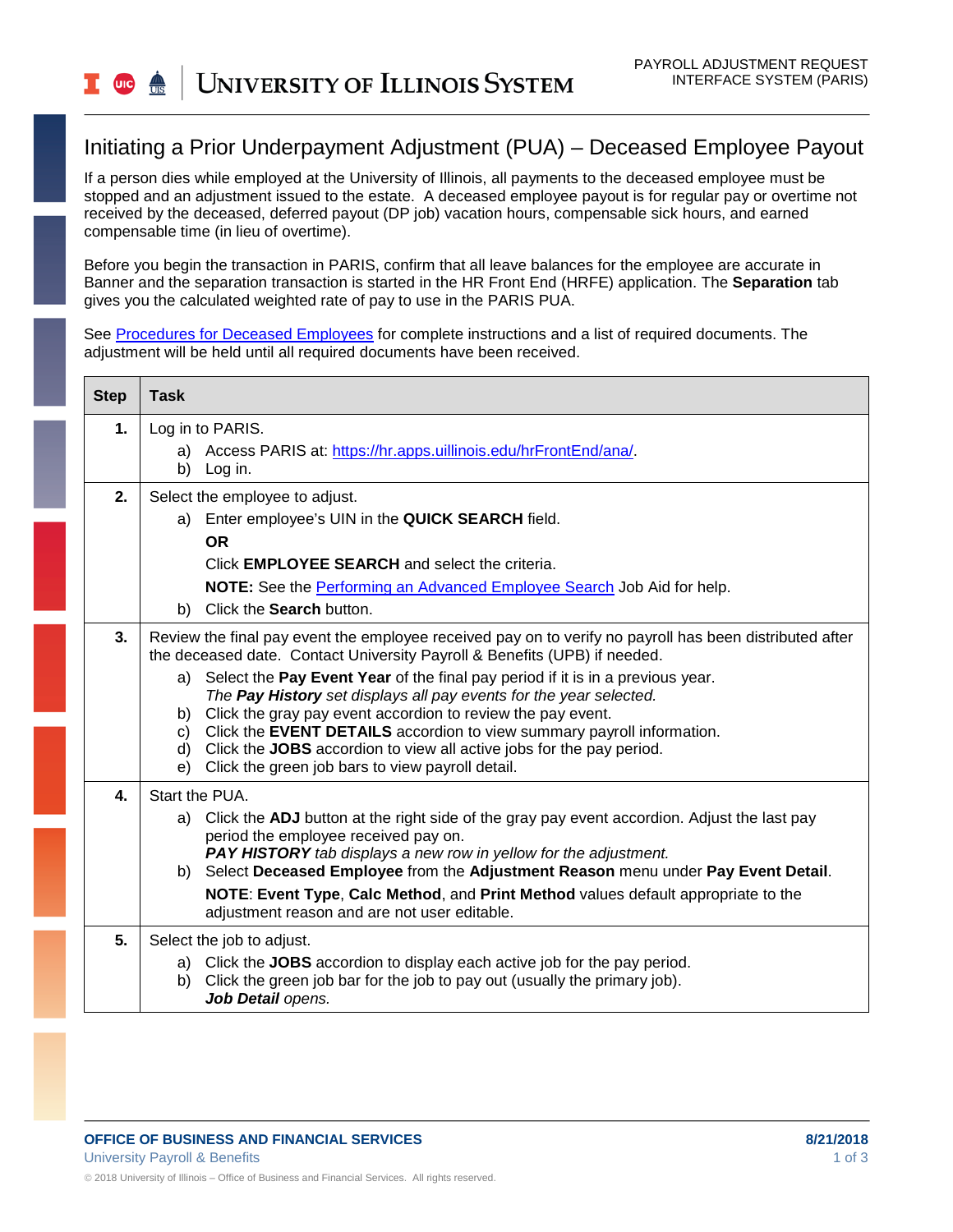| <b>Step</b> | <b>Task</b>                                                                                                                                                                                                                                                                                                                                                                                                                                                                                                                                                                                                                                                             |
|-------------|-------------------------------------------------------------------------------------------------------------------------------------------------------------------------------------------------------------------------------------------------------------------------------------------------------------------------------------------------------------------------------------------------------------------------------------------------------------------------------------------------------------------------------------------------------------------------------------------------------------------------------------------------------------------------|
| 6.          | Select an adjustment earnings code.<br>a) Select an earn code from the New Earn Code Selection menu.<br>• SB1 - Survivor Benefits - Current Year Death - Sick<br>• SB2 - Survivor Benefits - Current Year Death - Vacation<br>• SB3 - Survivor Benefits - Current Year Death - Regular Pay<br>• SB4 - Survivor Benefits - Prior Year Death - Sick<br>• SB5 - Survivor Benefits - Prior Year Death - Vacation<br>• SB6 - Survivor Benefits - Prior Year Death - Regular Pay                                                                                                                                                                                              |
|             | Current year = Death and payout occur in the current tax (calendar) year.<br>Prior year = Death occurs during one tax year and payout occurs in the next tax year.<br>b) Click the Add New Earn Code button.<br>Payroll Record View and Earnings Detail refresh.<br>NOTE: Scroll down to view and edit the Earnings Detail.                                                                                                                                                                                                                                                                                                                                             |
| 7.          | Enter earnings or leave balances.<br>If payout is for a Bi-Weekly Hourly employee, enter the rate of pay in the Special Rate field.<br><b>AND</b><br>Enter the number of hours under a pay event date.<br><b>OR</b><br>If payout is for a Bi-Weekly Exempt or Academic (Monthly) employee, enter the number of eligible<br>benefit hours in the <b>Hours or Units</b> field.                                                                                                                                                                                                                                                                                            |
|             | <b>AND</b><br>Enter the rate of pay in the <b>Special Rate</b> field.<br><b>NOTES:</b>                                                                                                                                                                                                                                                                                                                                                                                                                                                                                                                                                                                  |
|             | • See the Separation tab of the HRFE separation transaction for the weighted calculated rate of pay<br>for sick or vacation.<br>• For vacation transfer balances, combine vacation transfer balance hours with vacation hours on the<br>same earn code.<br>• Combine all regular pay hours on the same earn code, if applicable:<br>o Use the job effective rate of pay, not the weighted rate from HRFE<br>Regular pay from the final pay period worked<br>$\circ$ Overtime from the final pay period worked (multiply overtime hours x 1.5)<br>Compensable time balance<br>For Monthly employees, include the deferred payout (9/12 DP job) adjustment, if applicable |
| 8.          | Edit the C-FOAPAL if needed.<br>Click the Edit button.<br>a)<br>NOTE: See the Editing Labor Distributions in PARIS Job Aid for help.<br>Click the Add LD button to insert an additional C-FOAPAL.<br>b)                                                                                                                                                                                                                                                                                                                                                                                                                                                                 |
| 9.          | Click the Save button (located lower left) and review changes.<br>NOTE: Changed fields are highlighted in red. System updated fields are highlighted in green.                                                                                                                                                                                                                                                                                                                                                                                                                                                                                                          |
| 10.         | Add additional earnings as required (steps 6-9).                                                                                                                                                                                                                                                                                                                                                                                                                                                                                                                                                                                                                        |